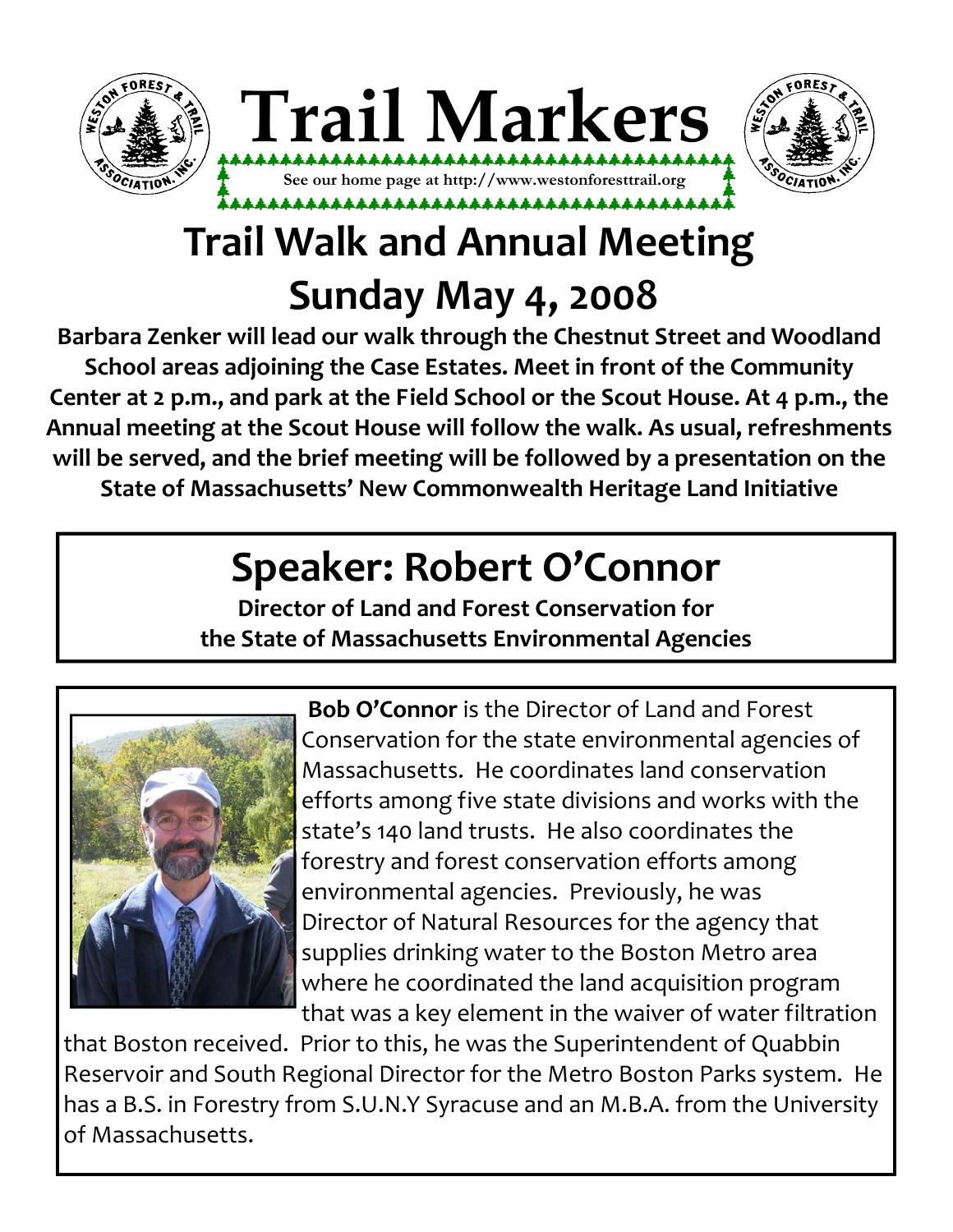Our total membership stands at 510, made up of 57 Life Members, 115 supporting memberships, 214 Family members and 124 individual members. We're always looking to increase membership, and your help is needed and very welcome.

### **The Commonwealth Land Initiative**

∙ The New Commonwealth Heritage Land Initiative will significantly increase spending on protecting land with a new focus on increasing the quality of life in our cities, protecting our last remaining large, intact habitats and protecting and support‐ ing our best "working forests and farms".

- ∙ The Commonwealth Heritage Land Initiative includes four key areas:
	- o *Commonwealth Urban Parks* **–** visionary new large urban parks in 10‐15 cit‐ ies located in neighborhoods with few existing parks, as well as a new urban park in all 51 of our cities over the next 4 years and a streamlined approach to cleaning up contaminated "brownfield" sites for new parks;
	- o *Commonwealth Habitat Reserves* working with land trusts and commu‐ nities, protect ten premier large unfragmented ecosystems across the state to protect our most unique large habitats for future generations and as a destination attractions to boost our emerging "green tourism" industry. These ten landscapes include mountain tops, wilderness areas, sustainably managed forests and forest reserves, and wild rivers. The state will also focus land protection efforts to complete the protection of these landscapes and also facility improvement and habitat restoration efforts on these ten areas.
	- o *Commonwealth Working Landscapes* prime agricultural and forest lands that support our local, sustainable agriculture and forest industries – to‐ gether contributing over \$1 billion per year to our rural economies. Ex‐ panded funding for existing and new innovative programs including the Agricultural Preservation Restriction Program, the Farm and Forest Viabil‐ ity Programs, Forest Stewardship Program, a new "Working Forest Ease‐ ment Program", a new Estate Planning Assistance Program and a new program to help forest landowners committed to sustainable manage‐ ment with carbon inventories so that forest carbon growth can be sold on the Chicago Climate Exchange . These programs purchase land pro‐ tection easements, covenants and agreements and help farmers and for‐ esters develop and implement sustainable business plans to keep farming and forestry vibrant in our rural regions.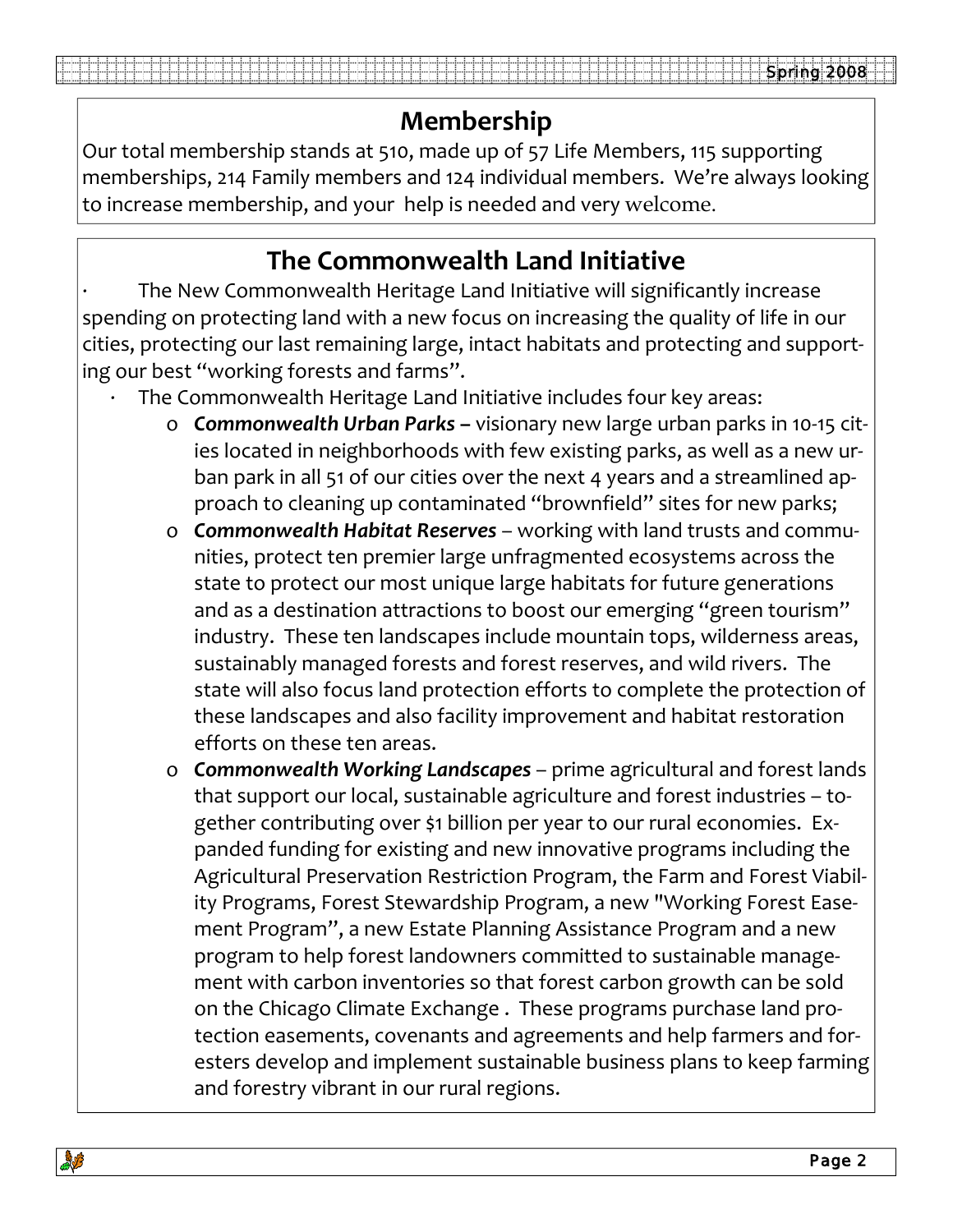#### **Thanks to the generosity of our membership:**

WF&TA acquisitions during 2007:

 Trail easements from Weston Highland Meadows, LLC which make a wonderful connection between the south and north sides of Town.

 Trail easement off Church St. from Weston Affordable Housing Foundation, Inc. which connects with land recently acquired by the Town for Conservation Purposes.

 3.28 acres of land with frontage on the Boston Post Road from John G. Brooks and Jaybrook Realty Trust. This land includes a lovely field which will be maintained with the income from an endowment fund that was created by John Brooks for that purpose.

 The Town acquired a small parcel of land (500 square feet) from the Heirs of Margaret B. Owen off Church St. which fills in a missing link in Conservation Land that had been previously overlooked.

| Officers and Board of Trustees - 2007-2008 |              |                     |                       |                |                |       |      |  |  |  |  |
|--------------------------------------------|--------------|---------------------|-----------------------|----------------|----------------|-------|------|--|--|--|--|
| President:                                 |              |                     | <b>Tom Selldorff</b>  |                |                |       |      |  |  |  |  |
| <b>Vice President:</b>                     |              |                     | <b>Bill Stevenson</b> |                |                |       |      |  |  |  |  |
| Treasurer:                                 |              | <b>George Bates</b> |                       |                |                |       |      |  |  |  |  |
| Clerk:                                     |              | Leon Cohen          |                       |                |                |       |      |  |  |  |  |
| <b>Board of Trustees:</b>                  |              |                     |                       |                |                |       |      |  |  |  |  |
| Ted                                        | Alfond       | until               | 2008                  | Lisa           | Larkin         | until | 2009 |  |  |  |  |
| Paul                                       | Arkema       | until               | 2008                  | Kay            | McCahan        | until | 2010 |  |  |  |  |
| George                                     | <b>Bates</b> | until               | 2010                  | Winky          | Merrill        | until | 2008 |  |  |  |  |
| Louisa                                     | <b>Birch</b> | until               | 2009                  | Dave           | Ogens          | until | 2009 |  |  |  |  |
| Roger                                      | <b>Burke</b> | until               | 2009                  | Mary Ann       | Pappanikou     | until | 2008 |  |  |  |  |
| Fred                                       | Cabot        | until               | 2010                  | <b>Ned</b>     | Rossiter       | until | 2010 |  |  |  |  |
| Marty                                      | Carlock      | until               | 2010                  | <b>Bernard</b> | Scozzafava     | until | 2010 |  |  |  |  |
| <b>Lee</b>                                 | Cohen        | until               | 2010                  | Tom            | Selldorff      | until | 2009 |  |  |  |  |
| <b>Brian</b>                               | Donahue      | until               | 2009                  | Meg            | <b>Steiner</b> | until | 2010 |  |  |  |  |
| Marcy                                      | Dorna        | until               | 2008                  | Bill           | Stevenson      | until | 2010 |  |  |  |  |
| Linda                                      | <b>Duhms</b> | until               | 2009                  | Jacques        | Wajsfelner     | until | 2009 |  |  |  |  |
| Lelia                                      | Elliston     | until               | 2008                  | Peter          | Wheeler        | until | 2008 |  |  |  |  |
| Katie                                      | Fagan        | until               | 2008                  | Jonathan       | White          | until | 2009 |  |  |  |  |
|                                            |              |                     |                       | <b>Barbara</b> | Zenker         | until | 2010 |  |  |  |  |
|                                            |              |                     |                       |                |                |       |      |  |  |  |  |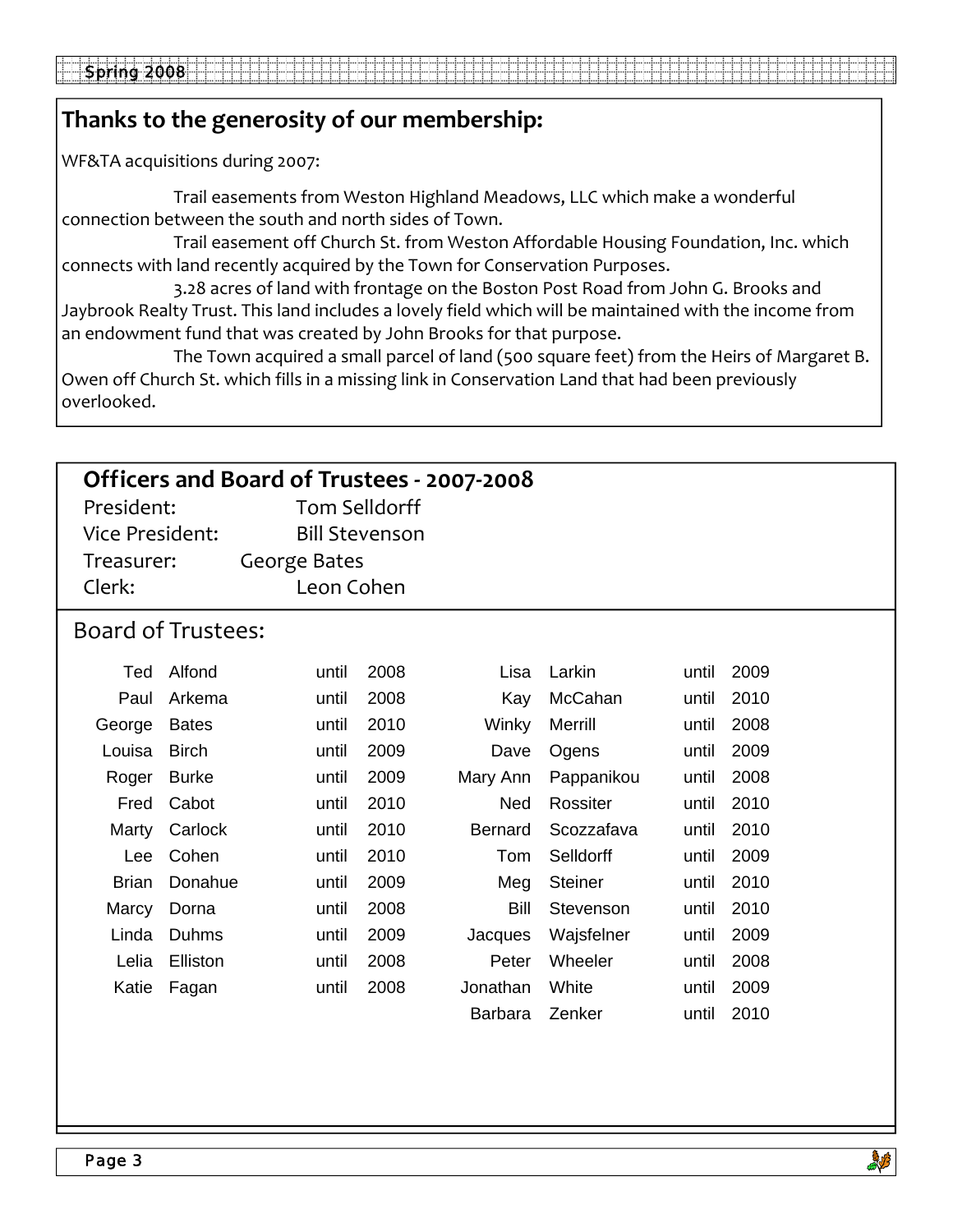.... 44

NB

444

|                                                                                                                                                                                                                                                                                                                                                                |                                                                         | <b>Weston Forest &amp; Trail Association, Inc.</b> |                    |
|----------------------------------------------------------------------------------------------------------------------------------------------------------------------------------------------------------------------------------------------------------------------------------------------------------------------------------------------------------------|-------------------------------------------------------------------------|----------------------------------------------------|--------------------|
|                                                                                                                                                                                                                                                                                                                                                                | <b>Operations - 2007</b>                                                |                                                    |                    |
| Cash & Cash Equivalents 1/1/07                                                                                                                                                                                                                                                                                                                                 |                                                                         |                                                    | \$33,529.21        |
| <b>Receipts:</b>                                                                                                                                                                                                                                                                                                                                               |                                                                         |                                                    |                    |
| Dues                                                                                                                                                                                                                                                                                                                                                           |                                                                         | \$25,366.24                                        |                    |
| Gifts                                                                                                                                                                                                                                                                                                                                                          |                                                                         | 5,650.00                                           |                    |
| Endowment (3% of Endow. Fund)                                                                                                                                                                                                                                                                                                                                  |                                                                         | 23,579.49                                          |                    |
| Map sales                                                                                                                                                                                                                                                                                                                                                      |                                                                         | 1,445.00                                           |                    |
| Book sales                                                                                                                                                                                                                                                                                                                                                     |                                                                         | 152.57                                             |                    |
| Interest                                                                                                                                                                                                                                                                                                                                                       |                                                                         | 1,614.41                                           |                    |
| <b>Operations Fund</b>                                                                                                                                                                                                                                                                                                                                         |                                                                         | 20,234.80                                          |                    |
| Stewardship Fund                                                                                                                                                                                                                                                                                                                                               |                                                                         | 346.15                                             |                    |
| Weston Reservoir Fund                                                                                                                                                                                                                                                                                                                                          |                                                                         | 4,765.00                                           |                    |
| Miscellaneous                                                                                                                                                                                                                                                                                                                                                  |                                                                         | 16.35                                              |                    |
| <b>Total Receipts</b>                                                                                                                                                                                                                                                                                                                                          |                                                                         |                                                    | 83,170.01          |
| Disbursements:                                                                                                                                                                                                                                                                                                                                                 |                                                                         |                                                    |                    |
| Office Expense                                                                                                                                                                                                                                                                                                                                                 |                                                                         | \$9,456.20                                         |                    |
| Insurance Expense                                                                                                                                                                                                                                                                                                                                              |                                                                         | 2,427.36                                           |                    |
| Accounting                                                                                                                                                                                                                                                                                                                                                     |                                                                         | 1,600.00                                           |                    |
| Legal Expense<br>(Litigation)                                                                                                                                                                                                                                                                                                                                  |                                                                         | 1,324.49                                           |                    |
| Maintenance:                                                                                                                                                                                                                                                                                                                                                   |                                                                         |                                                    |                    |
| Land's Sake                                                                                                                                                                                                                                                                                                                                                    | \$41,310.00                                                             |                                                    |                    |
| Other                                                                                                                                                                                                                                                                                                                                                          | 1,212.00                                                                |                                                    |                    |
|                                                                                                                                                                                                                                                                                                                                                                |                                                                         | 42,522.00                                          |                    |
| Map Expense                                                                                                                                                                                                                                                                                                                                                    |                                                                         | 1,921.50                                           |                    |
| <b>Weston Reservoir Fund</b>                                                                                                                                                                                                                                                                                                                                   |                                                                         | 3,069.55                                           |                    |
|                                                                                                                                                                                                                                                                                                                                                                |                                                                         | 2,580.43                                           |                    |
| Stewardship                                                                                                                                                                                                                                                                                                                                                    |                                                                         |                                                    |                    |
| Web Site Expense<br><b>Total Disbursements</b>                                                                                                                                                                                                                                                                                                                 |                                                                         | 2,790.00                                           | (67, 691.53)       |
|                                                                                                                                                                                                                                                                                                                                                                |                                                                         |                                                    |                    |
|                                                                                                                                                                                                                                                                                                                                                                |                                                                         |                                                    |                    |
| Cash and Cash Equivalents 12/31/07                                                                                                                                                                                                                                                                                                                             |                                                                         |                                                    |                    |
| Unrestricted:                                                                                                                                                                                                                                                                                                                                                  |                                                                         |                                                    |                    |
| <b>Checking Account</b>                                                                                                                                                                                                                                                                                                                                        |                                                                         | \$10,185.46                                        |                    |
| Vanguard GNMA Fund                                                                                                                                                                                                                                                                                                                                             |                                                                         | 25,218.75                                          |                    |
| <b>Total Unrestricted</b>                                                                                                                                                                                                                                                                                                                                      |                                                                         | \$35,404.21                                        |                    |
| Restricted:                                                                                                                                                                                                                                                                                                                                                    |                                                                         |                                                    |                    |
| Stewardship Fund                                                                                                                                                                                                                                                                                                                                               |                                                                         | \$<br>6,185.30                                     |                    |
| Operations Fund (2008-2009)                                                                                                                                                                                                                                                                                                                                    |                                                                         | 3,200.00                                           |                    |
| Weston Reservoir Fund                                                                                                                                                                                                                                                                                                                                          |                                                                         | 4,218.18                                           |                    |
| <b>Total Restricted</b>                                                                                                                                                                                                                                                                                                                                        |                                                                         | 13,603.48                                          |                    |
| <b>Total Cash and Cash Equivalents</b>                                                                                                                                                                                                                                                                                                                         |                                                                         |                                                    | S4 <u>9.007.69</u> |
|                                                                                                                                                                                                                                                                                                                                                                | Weston Forest & Trail Association, Inc.<br><b>Endowment Fund - 2007</b> |                                                    |                    |
| <b>Balance 1/1/07</b>                                                                                                                                                                                                                                                                                                                                          |                                                                         |                                                    | \$757,697.61       |
| <b>Receipts &amp; Disbursements</b>                                                                                                                                                                                                                                                                                                                            |                                                                         |                                                    |                    |
| Contributions<br>Income and Capital Gains                                                                                                                                                                                                                                                                                                                      |                                                                         | \$68,205.85<br>52,033.92                           |                    |
| Disbursement to Operating Account                                                                                                                                                                                                                                                                                                                              |                                                                         | <u>(23,579.49</u>                                  |                    |
| Net change in Value of fund                                                                                                                                                                                                                                                                                                                                    |                                                                         |                                                    | 96,660.28          |
| <b>Balance 12/31/07</b><br>The average market value of the Fund in 2007 not including contributions received during the year was \$783,714.57. The Cost of Living Index for all Urban<br>Consumers in the Boston Area increased 3.4% during the year ended November 2007. 3.4% of \$783,714.57 is \$26,646.30. Real income from the Fund in 2007 is calculated |                                                                         |                                                    | \$854,357.89       |
| as follows:<br>Income and Capital Gains                                                                                                                                                                                                                                                                                                                        |                                                                         | \$52,033.92                                        |                    |
| Less inflation adjustment<br>Real Income or (loss)                                                                                                                                                                                                                                                                                                             |                                                                         | (26, 646.30)<br>\$25,387.62                        |                    |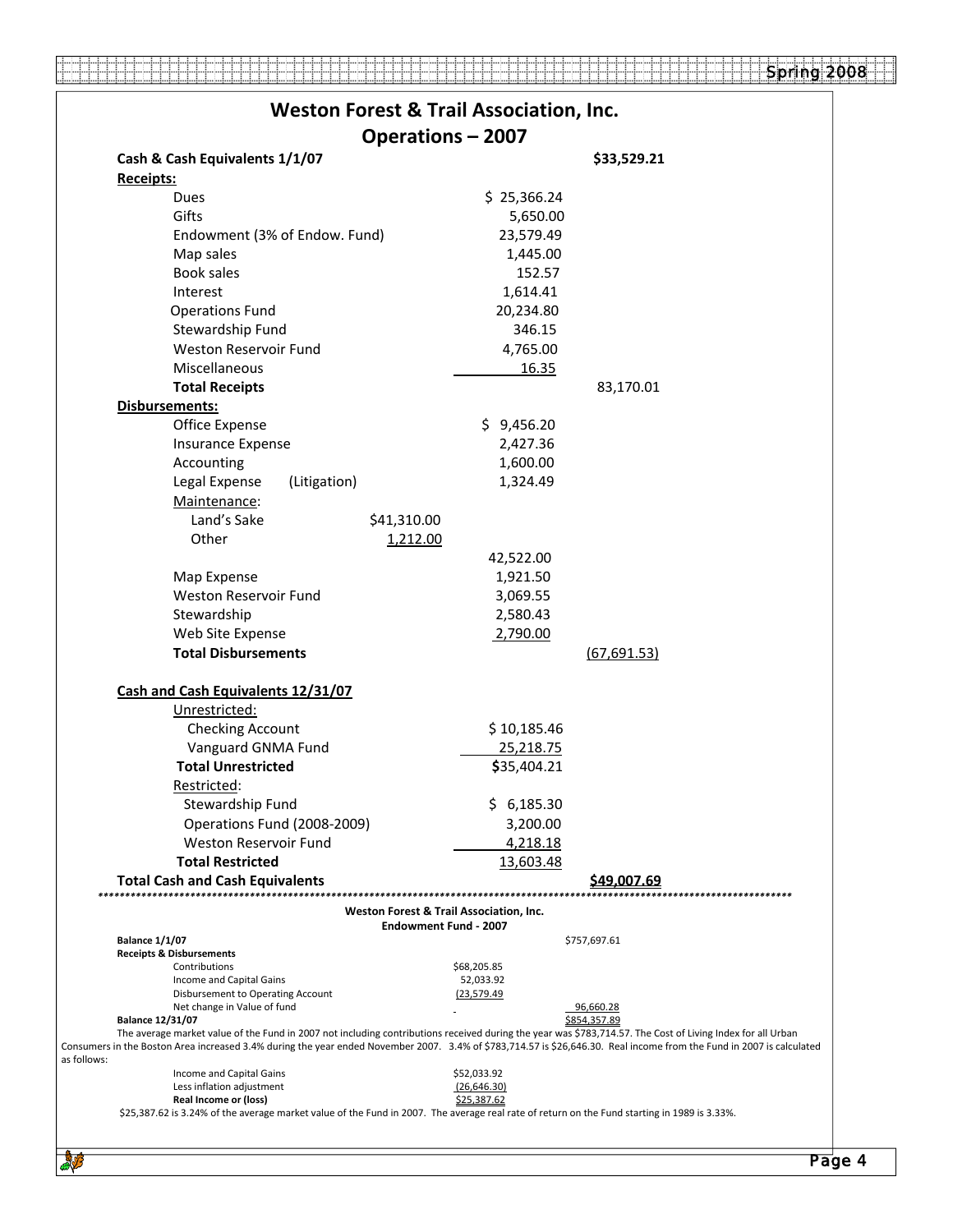| Spring 2008                                                                                                                                                                                                                                                                                                                                                                                                                                                                                                                                            |                                                                                                                                                                                                                                                                                                                                                                                                                                                                                                                                                                |  |  |  |  |  |  |  |
|--------------------------------------------------------------------------------------------------------------------------------------------------------------------------------------------------------------------------------------------------------------------------------------------------------------------------------------------------------------------------------------------------------------------------------------------------------------------------------------------------------------------------------------------------------|----------------------------------------------------------------------------------------------------------------------------------------------------------------------------------------------------------------------------------------------------------------------------------------------------------------------------------------------------------------------------------------------------------------------------------------------------------------------------------------------------------------------------------------------------------------|--|--|--|--|--|--|--|
| <b>Membership Application:</b>                                                                                                                                                                                                                                                                                                                                                                                                                                                                                                                         |                                                                                                                                                                                                                                                                                                                                                                                                                                                                                                                                                                |  |  |  |  |  |  |  |
| Individual membership<br>Family membership<br>___ Supporting membership*<br>__ Leadership Support<br>Life Membership**<br>Note that all membership contributions are fully tax-deductible<br>* If you do not wish to receive the exclusive, unique WF&T coffee mug, please check here<br>** Life Members will receive a framed certificate of appreciation, unless checked here<br>website at www.westonforesttrail.org<br>Name:                                                                                                                       | \$25<br>\$50 or more<br>\$100 or more*<br>$$1000*$<br>\$2,000 or more**<br>Also, please send me copies of "Walks on Weston Conservation Land" by Elmer E. Jones @ \$ 15.00 each, plus \$ 2.00 for<br>postage and handling. This book is also available at Dragon Books in the Town Center. Maps of the Weston Trail System are<br>available for \$10.00 at the Conservation Commission office, in the Town Hall. All can also be purchased on the WF&TA<br><b>CHECK HERE ( ) TO GET IT ALL:</b><br>Supporting Membership +Trail Map + Trail Guide for \$125.00 |  |  |  |  |  |  |  |
| <b>Address:</b><br>Please make checks payable to the Weston Forest and Trail Association, Inc.<br>and mail, together with the above form, to Mr. George Bates, Treasurer, 266 Glen Road, Weston, MA 02493.                                                                                                                                                                                                                                                                                                                                             |                                                                                                                                                                                                                                                                                                                                                                                                                                                                                                                                                                |  |  |  |  |  |  |  |
| Our Mission and Plans for the future<br>During more than 50 years of operation, the Weston Forest and Trail Association has been a strong advocate for<br>maintaining the rural character of Weston.                                                                                                                                                                                                                                                                                                                                                   |                                                                                                                                                                                                                                                                                                                                                                                                                                                                                                                                                                |  |  |  |  |  |  |  |
| Going forward, Weston Forest and Trail Association will continue to play an important role in keeping<br>Weston's natural and rural nature as attractive as possible. Weston's proximity to Boston, its scenic roads and<br>open spaces, and the Town's good schools have contributed to high real estate values. As a result, there is a strong<br>economic incentive for development in Weston, and this could easily change the rural character of the town.                                                                                        |                                                                                                                                                                                                                                                                                                                                                                                                                                                                                                                                                                |  |  |  |  |  |  |  |
| In addition to our monthly trail walks, stewardship responsibility for existing trails and easements on<br>conservation land is a very important task in which Weston Forest and Trail plays a lead role. This includes identify-<br>ing encroachment on trails or Association-owned conservation land and seeking remedy, including the use of legal<br>action when necessary, which is vital for preserving our conservation land, trail easements and conservation re-<br>strictions.                                                               |                                                                                                                                                                                                                                                                                                                                                                                                                                                                                                                                                                |  |  |  |  |  |  |  |
| There remain almost 800 acres of developable land in Weston. The WFTA works in conjunction with the Town's<br>Community Preservation Committee and other Town organizations in identifying opportunities to preserve wood-<br>lands and open space, and to help shape any development in a way consistent with the town's character. The Asso-<br>ciation's role here includes providing information and support for land owners seeking to preserve undeveloped<br>land, fund raising for specific projects, and advocacy within the town government. |                                                                                                                                                                                                                                                                                                                                                                                                                                                                                                                                                                |  |  |  |  |  |  |  |
| We have created an Operating Fund (to complement our Endowment Fund, but with more of a near-term focus)<br>to which all the Trustees have made 5-year pledges. We hope many more Weston residents will also participate in<br>this endeavor. For more information, or to volunteer to help, please contact Bill Stevenson or one of the Associa-                                                                                                                                                                                                      |                                                                                                                                                                                                                                                                                                                                                                                                                                                                                                                                                                |  |  |  |  |  |  |  |

tion officers.